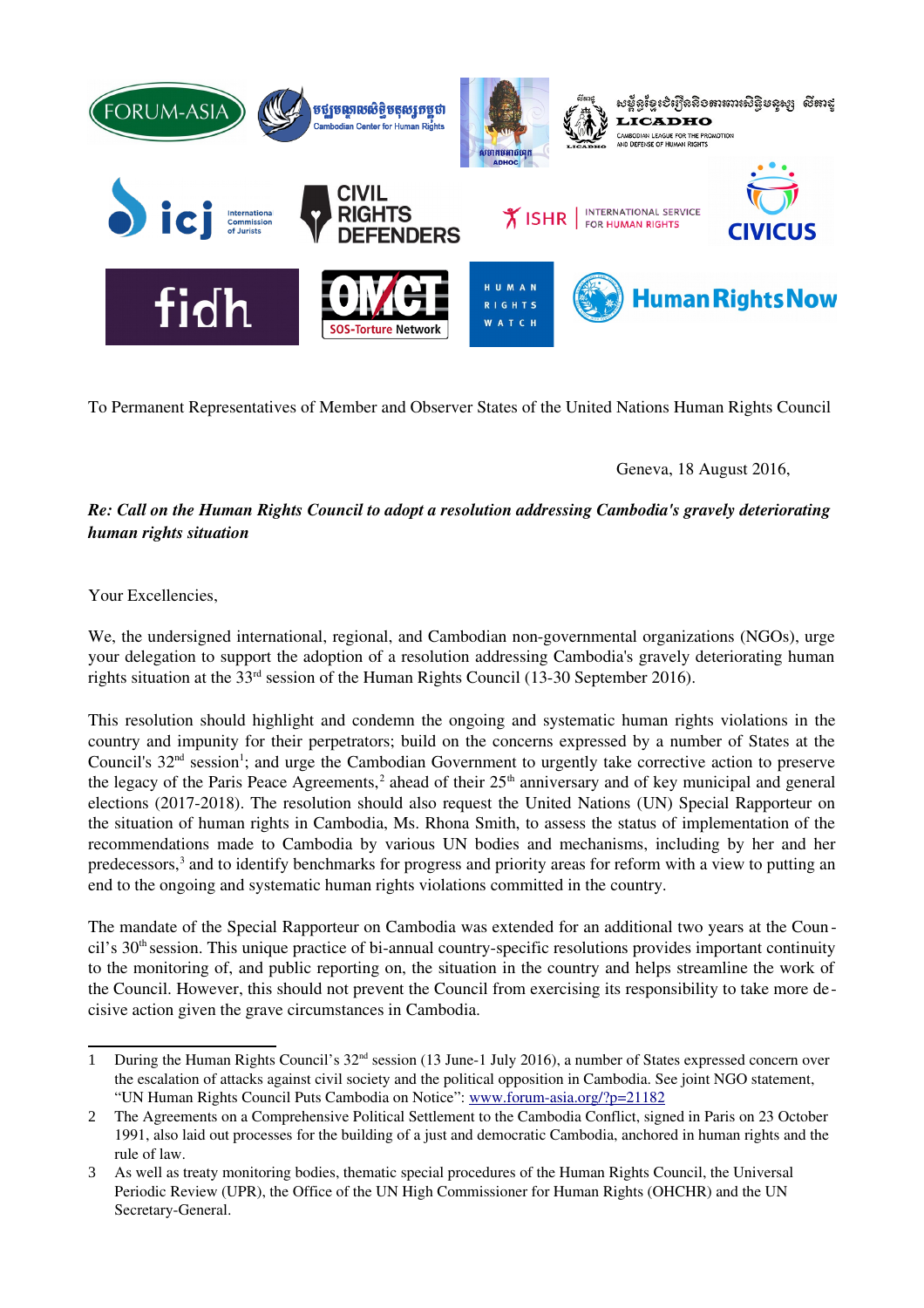### Latest developments on the ground

Since we expressed deep concern about Cambodia's human rights situation in a letter sent to your and other delegations prior to the Human Rights Council's 30<sup>th</sup> session,<sup>[4](#page-1-0)</sup> our fear that the country risked "falling deeper into a pattern of institutionalized human rights violations, including political violence"<sup>[5](#page-1-1)</sup> and the alarm ex-pressed by the Special Rapporteur that the country was reaching a "dangerous tipping point,"<sup>[6](#page-1-2)</sup> have materialized.

Indeed, since the adoption of Human Rights Council resolution 30/23<sup>[7](#page-1-3)</sup> on 2 October 2015, the Cambodian Government has taken steps to further restrict the rights to freedom of expression, peaceful assembly and association, limit the political opposition's ability to meaningfully engage in policy-making and campaigning, and prevent civil society organizations from operating freely and independently. Legislation that unduly restricts human rights and fundamental freedoms continues to be in force, including the Law on Association and NGOs (LANGO), which the Office of the UN High Commissioner for Human Rights (OHCHR) has described as falling "significantly short of international human rights laws and norms" and as "threatening the existence of a free and independent civil society in Cambodia,"[8](#page-1-4) with increasing concerns that the government is prepared to use it to arbitrarily deregister civil society organizations it labels as violating the concept of "political neutrality." A Trade Union Law imposing new restrictions on the right to freedom of association<sup>[9](#page-1-5)</sup> has also come into force, marking a further downward slide for labor rights in the country. Security forces continue to suppress peaceful protests, and in recent months, instances of judicial harassment and unwarranted legal attacks against human rights defenders, community activists, trade unionists and political opposition members and their supporters have multiplied, with no end in sight.

On 12 May 2016, four UN Special Rapporteurs jointly called on the Government of Cambodia to "stop targeting civil society, human rights defenders, parliamentarians and UN personnel and to take effective mea-sures to protect civil society and respect fundamental freedoms in the country."<sup>[10](#page-1-6)</sup> They highlighted the case of the Cambodian Human Rights and Development Association (ADHOC), one of Cambodia's oldest, largest, and mostrespected human rights NGOs, whose four senior staff members have been targeted along with a former staff member, now Deputy Secretary-General of the National Election Committee (NEC). They have been subjected to a judicial investigation and arbitrary detention on charges that have all the hallmarks of being politically-motivated of "bribing a witness" in connection with the provision of advice and legitimate reimbursement of food and transportation costs to a woman alleged to have had an extramarital relationship with the deputy opposition leader, Kem Sokha. The continued detention of the five defenders, as well as the threats and intimidation of those who have spoken out in their defense, including through a cam-paign on social media,<sup>[11](#page-1-7)</sup> has led to an increasingly repressive environment for freedom of expression and sent a chilling message to the critics of the government.

On 10 July 2016, prominent Cambodian political analyst and social justice activist Kem Ley was shot dead in broad daylight at a convenience store in a petrol station in central Phnom Penh. Following the attack, five UN Special Rapporteurs jointly stated that "[t]he circumstances of Mr. Kem Ley's death have given rise to deep concerns in view of his standing as a critic of the government and his regular comments in the media

<span id="page-1-0"></span><sup>4</sup> See www.fidh.org/IMG/pdf/cambodia\_letter\_hrc\_30-1.pdf

<span id="page-1-1"></span><sup>5</sup> Ibid., p. 1.

<span id="page-1-2"></span><sup>6</sup> See [www.ohchr.org/EN/NewsEvents/Pages/DisplayNews.aspx?NewsID=16795&LangID=E](http://www.ohchr.org/EN/NewsEvents/Pages/DisplayNews.aspx?NewsID=16795&LangID=E)  Rhona Smith reiterated her concern on other occasions, including at the end of an official visit to Cambodia: [www.ohchr.org/EN/NewsEvents/Pages/DisplayNews.aspx?NewsID=18552&LangID=E](http://www.ohchr.org/EN/NewsEvents/Pages/DisplayNews.aspx?NewsID=18552&LangID=E)

<span id="page-1-3"></span><sup>7 &</sup>quot;Advisory services and technical assistance for Cambodia," available at: [ap.ohchr.org/documents/dpage\\_e.aspx?](http://ap.ohchr.org/documents/dpage_e.aspx?si=A/HRC/RES/30/23) [si=A/HRC/RES/30/23](http://ap.ohchr.org/documents/dpage_e.aspx?si=A/HRC/RES/30/23)

<span id="page-1-4"></span><sup>8</sup> [www.ohchr.org/EN/NewsEvents/Pages/DisplayNews.aspx?NewsID=16263&LangID=E](http://www.ohchr.org/EN/NewsEvents/Pages/DisplayNews.aspx?NewsID=16263&LangID=E)

<span id="page-1-5"></span><sup>9</sup> www.hrw.org/news/2015/12/17/cambodia-revise-union-law-protect-worker-rights

<span id="page-1-6"></span><sup>10</sup> [www.ohchr.org/EN/NewsEvents/Pages/DisplayNews.aspx?NewsID=19954&LangID=E](http://www.ohchr.org/EN/NewsEvents/Pages/DisplayNews.aspx?NewsID=19954&LangID=E)  In an unprecedented move, the Cambodian Government, including Prime Minister Hun Sen himself, accused a Cambodian staff member of the OHCHR of being an accomplice to the accused. That staff member had to remain within the premises of the United Nations in Phnom Penh for several days in order to avoid arrest, despite a reminder by top UN officials that he enjoyed immunity for the missions carried out as a UN staff member, including in relation to this case.

<span id="page-1-7"></span><sup>11</sup> See for instance [freethe5kh.net/](https://freethe5kh.net/) and www.licadho-cambodia.org/political\_prisoners/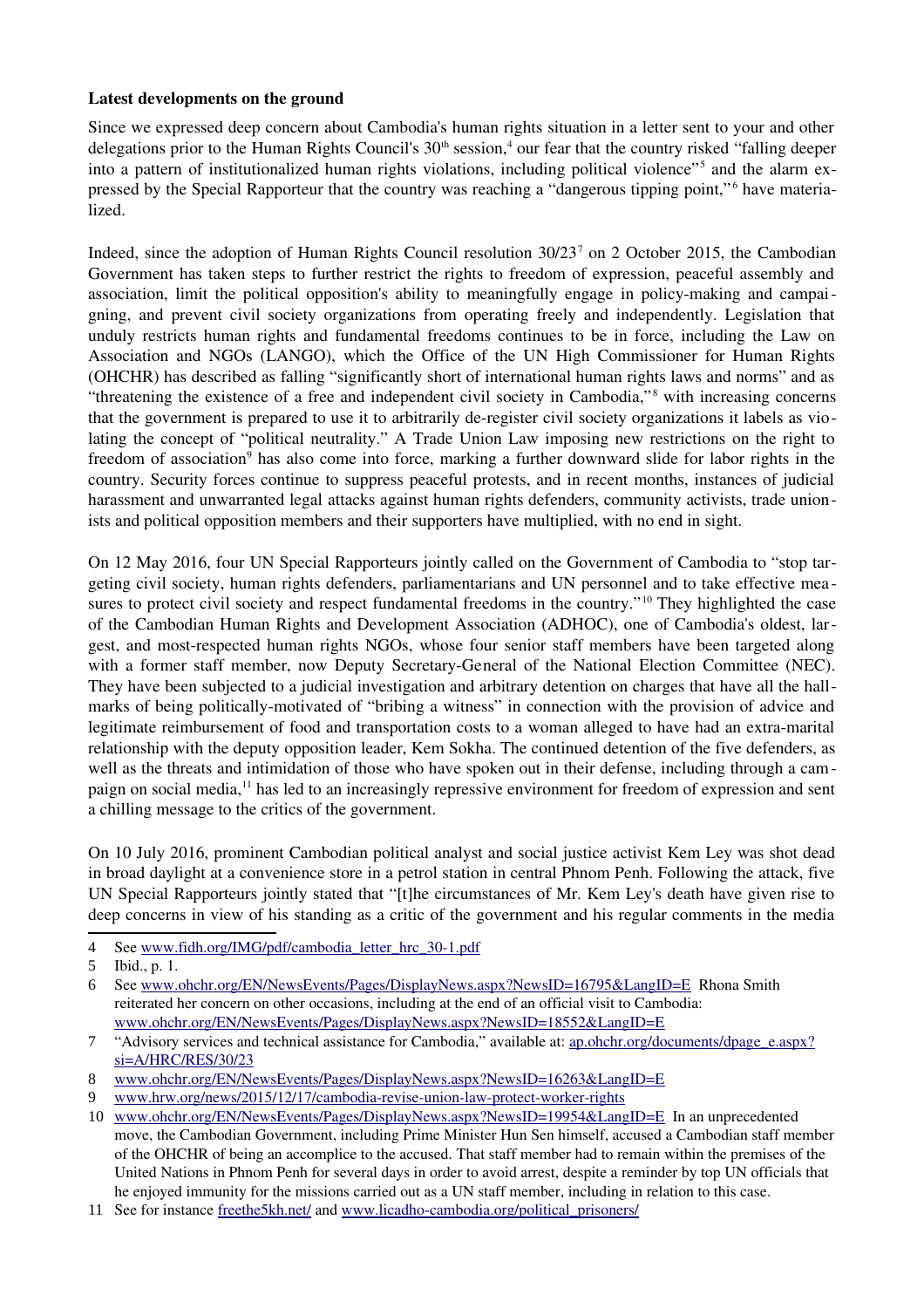highlighting governance and human rights concerns." They added that his shooting "exemplifie[d] an alarming negative trend in Cambodia whereby political activists and human rights defenders are facing in creasing restrictions […]" and that his killing is "likely to have a chilling effect on the pursuit of democracy and human rights in Cambodia."[12](#page-2-0) The "prompt, thorough and impartial investigation into this crime" by "an independent body with no ties to the government" they have called for has yet to be conducted.

These developments have taken place in a context of increased political tensions, as the country's two opposition leaders, Mr. Sam Rainsy and Mr. Kem Sokha, President and Vice-President of the Cambodia National Rescue Party (CNRP) respectively, have been targeted with a series of criminal allegations that have preven ted them from effectively participating in Cambodia's public life. [13](#page-2-1) In addition, 26 political prisoners, inclu-ding human rights defenders,<sup>[14](#page-2-2)</sup> are currently in detention in Cambodia. Prime Minister Hun Sen and other high-level officials have threatened several opposition politicians, political commentators and civil society representatives with legal proceedings, including for "defamation." Amid the attacks against civil society and other critical and independent voices and the increased harassment of the media, these mounting political tensions threaten to make the elections planned for 2017 and 2018 neither free nor fair.

## Suggested language for a strengthened Council response

In the face of Cambodia's rapidly deteriorating human rights situation as well as government policies and practices that go against the spirit and purpose of the Paris Peace Agreements and UN engagement in the country since, the Human Rights Council should adopt a resolution that:

 *Condemns* threats to, and attacks against, human rights defenders and other critical or independent voices; violations of the rights to freedom of peaceful assembly, association and expression; the lack of independence of the judiciary; violations of land and housing rights; violations of women's and indigenous peoples' rights; the erosion of fundamental democratic principles and institutions; and ongoing impunity for perpetrators of human rights violations and abuses $15$ ;

 *Urges* the Cambodian Government to put an end to these serious violations, abide by its domestic and international human rights obligations, and implement key legal and institutional reforms that UN bodies and mechanisms have highlighted as essential;

 *Urges* the Cambodian authorities to immediately release all activists, human rights defenders, and opposition members and supporters who have been arbitrarily imprisoned or detained in relation to the exercise of fundamental rights and freedoms and to drop all charges that have been pressed against any person for such exercise;

 *Calls on* the Cambodian authorities to carry out prompt, thorough, effective, transparent, impartial and independent investigations into instances of violence, including the October 2015 assault by three of the Prime Minister's bodyguards on two opposition members of the National Assembly and the 10 July murder of political analyst Kem Ley, and bring perpetrators, including anyone who may have instigated or orchestrated these acts, to justice in fair trials;

 *Calls upon* the Cambodian Government to repeal laws that are not in line with international law and standards on the rights to freedom of expression, peaceful assembly and association, or amend them with a view to bring them into line with international standards, including the Law on Associations and NGOs, the Trade Union Law and the Telecommunications Law; and refrain from adopting additional legislation that falls short of international standards;

*Calls upon* the Cambodian Government to amend the three "judicial reform laws" (on the Orga-

<span id="page-2-0"></span><sup>12</sup> [www.ohchr.org/EN/NewsEvents/Pages/DisplayNews.aspx?NewsID=20264&LangID=E](http://www.ohchr.org/EN/NewsEvents/Pages/DisplayNews.aspx?NewsID=20264&LangID=E) 

<span id="page-2-1"></span><sup>13</sup> Sam Rainsy has been living in exile to avoid arrest in several cases that appear to be politically motivated, while Kem Sokha, who has been threatened by government officials in a case related to the abovementioned extra-marital affair, remains in hiding.

<span id="page-2-2"></span><sup>14</sup> www.licadho-cambodia.org/political prisoners/

<span id="page-2-3"></span><sup>15</sup> See annex for references.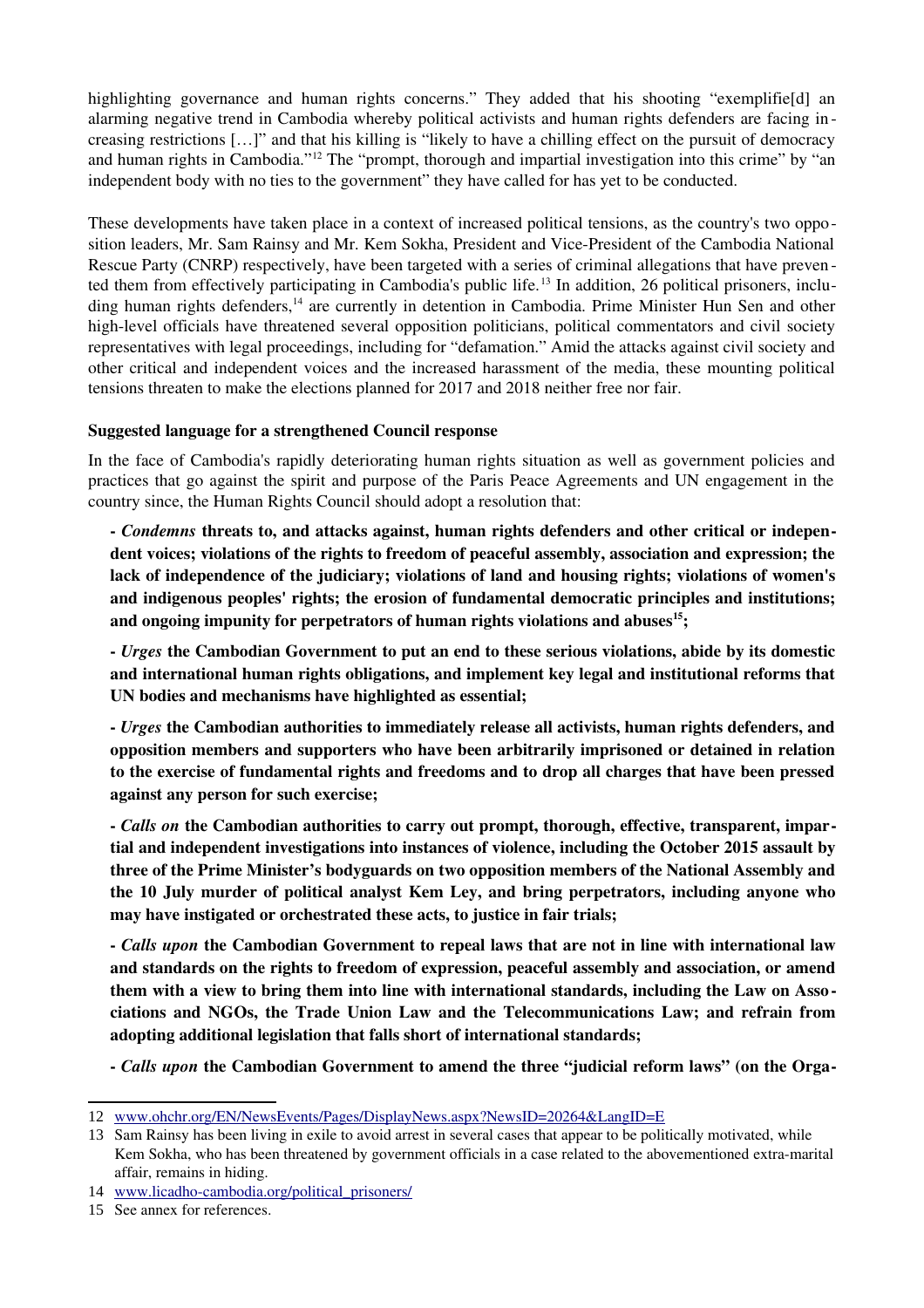nization of the Courts, the Statute of Judges and Prosecutors, and the Organization and Functioning of the Supreme Council of the Magistracy) that infringe on the independence of the judiciary, in contravention of international standards and Cambodia's Constitution;

- Calls on the Cambodian Government to establish a time-bound action plan for the implementation of recommendations made by the Special Rapporteur and by previous mandate holders, as well as by UN bodies and mechanisms, including treaty monitoring bodies, thematic special procedures of the Human Rights Council, the Universal Periodic Review (UPR), the OHCHR and the UN Secretary-General;

 *Urges* the Cambodian Government to ensure the transparency and credibility of the electoral process and to create the necessary conditions for the upcoming municipal and general elections to be free, fair, credible, inclusive, peaceful and transparent, in accordance with the international commitments of the Cambodian Government; in this regard, *urges* the government to provide for an expansion of political space and to ensure respect for human rights and fundamental freedoms, including the freedoms of expression, online and offline, peaceful assembly and association;

- Calls upon the Cambodian Government to establish an independent, well-resourced National Human Rights Institution in accordance with the principles relating to the status of national institutions for the promotion and protection of human rights (the "Paris Principles");

 *Calls on* the Cambodian Government to fully cooperate with the UN Special Rapporteur on the situation of human rights in Cambodia, as well as with other UN human rights bodies and mechanisms;

 *Requests* the Special Rapporteur on the situation of human rights in Cambodia to assess the status of implementation of the recommendations made to Cambodia by various UN bodies and mechanisms, including her and her predecessors, and to identify benchmarks for progress and priority areas for reform with a view to putting an end to the serious and systematic human rights violations committed in the country;

*Invites* thematic special procedure mandate-holders to engage fully and to coordinate with the Special Rapporteur on the situation of human rights in Cambodia; and

*Decides* to remain actively seized of the matter.

We also call upon your Government to express its support to the renewal of the mandate of the OHCHR country office in Cambodia through the prompt signing of a Memorandum of Understanding (MoU) between the Government of Cambodia and the OHCHR, and to underline the importance of the complementarities between the work of the Special Rapporteur, other UN bodies and mechanisms and the OHCHR country office.

 $* * * *$ 

Twenty-five years after the signing of the Paris Peace Agreements, this resolution should reaffirm the UN's historical responsibility to support the Cambodian people's quest for justice, democracy, human rights and the rule of law. As it examines the situation in Cambodia for the last time before the country's municipal elections (4 June 2017), the Human Rights Council should make clear its intention to continue to closely monitor and address the situation in the country by adopting a resolution that highlights the abovementioned concerns and urges the Cambodian Government to urgently take corrective action in this regard.

We thank you for your attention to these pressing issues and are available to provide your delegation with further information as required.

Sincerely,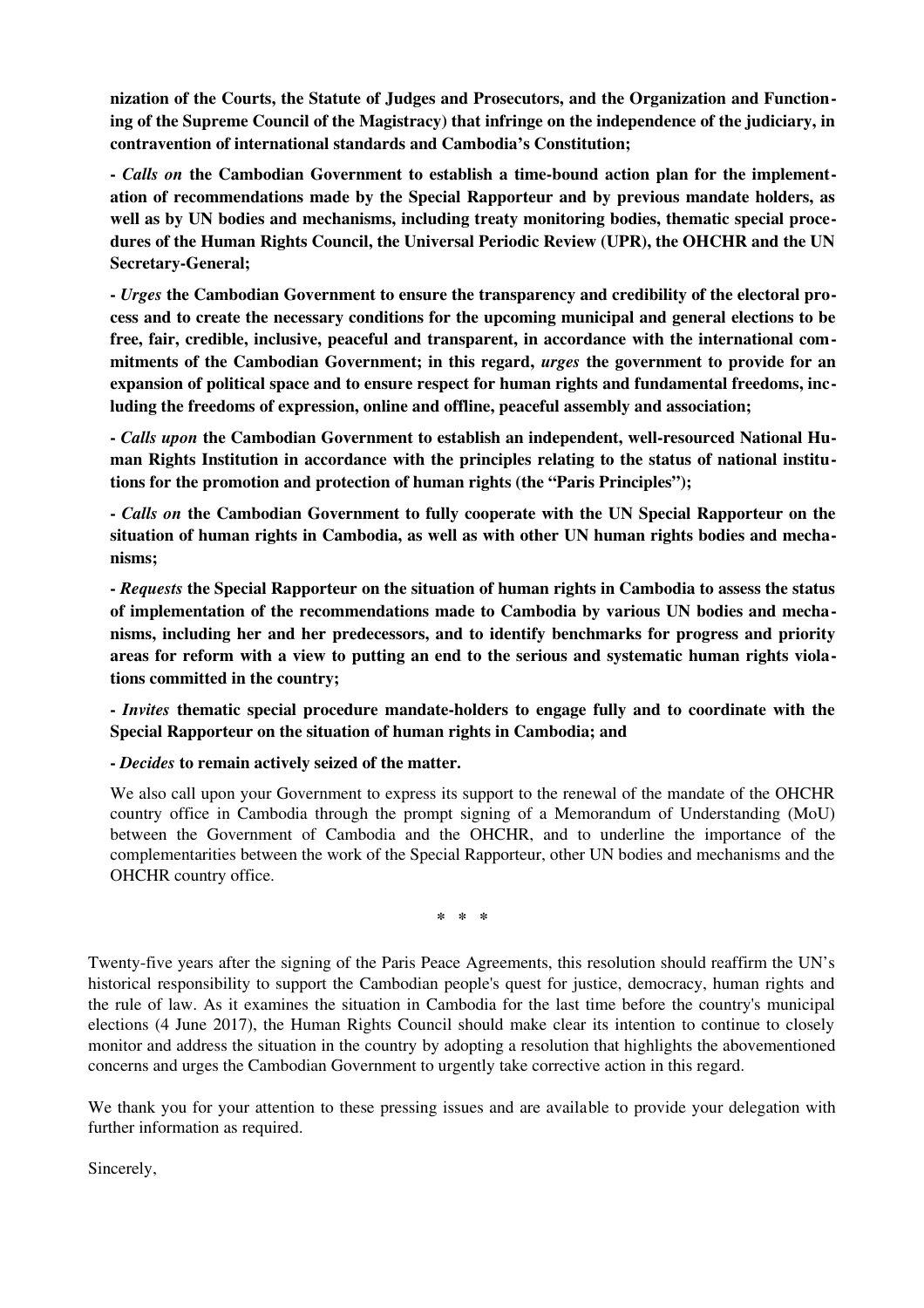International Federation for Human Rights (FIDH) Asian Forum for Human Rights and Development (FORUM-ASIA) Cambodian Center for Human Rights (CCHR) Cambodian Human Rights and Development Association (ADHOC) Cambodian League for the Promotion and Defense of Human Rights (LICADHO) CIVICUS: World Alliance for Citizen Participation Civil Rights Defenders International Commission of Jurists International Service for Human Rights Human Rights Now Human Rights Watch World Organization Against Torture (OMCT)

 $* * * *$ 

#### ANNEX: Additional references

#### Human rights defenders

- "Release detained human rights defenders and stop their harassment", 21 July 2016:

www.fidh.org/en/issues/human-rights-defenders/cambodia-release-detained-human-rights-defenders-and-stop-their

 "Cambodia: Suspended sentences and subsequent release of Messrs. Sim Somnang, Tri Sovikea and San Mala", 4 July 2016: www.fidh.org/en/issues/human-rights-defenders/cambodia-suspended-sentences-and-subsequent-release-ofmessrs-sim

 "Cambodia: Ny Sokha, Nay Vanda, Yi Soksan, Lim Mony and Ny Chakrya denied bail", 14 June 2016: www.fidh.org/en/issues/human-rights-defenders/cambodia-ny-sokha-nay-vanda-yi-soksan-lim-mony-and-ny-chakrya[denied](https://www.fidh.org/en/issues/human-rights-defenders/cambodia-ny-sokha-nay-vanda-yi-soksan-lim-mony-and-ny-chakrya-denied)

- "Civil Society Condemns Escalating Intimidation of Human Rights Defenders", 10 May 2016: [www.licadho](http://www.licadho-cambodia.org/pressrelease.php?perm=405)[cambodia.org/pressrelease.php?perm=405](http://www.licadho-cambodia.org/pressrelease.php?perm=405)

 "Cambodia: ICJ calls for halt to prosecutorial and judicial harassment of human rights defenders and political opponents", 9 May 2016: www.icj.org/cambodia-icj-calls-for-halt-to-prosecutorial-and-judicial-harassment-of-humanrights-defenders-and-political-opponents/

 "Open Letter to the Cambodian Prime Minister: End legal harassment of Cambodian human rights defenders including ADHOC staff members", 9 May 2016: www.forum-asia.org/?p=20669

 "New wave of arrests targeting human rights defenders threatens to destroy vibrant human rights community", 9 May 2016: www.fidh.org/en/issues/human-rights-defenders/cambodia-new-wave-of-arrests-targeting-human-rights[defenders](http://www.fidh.org/en/issues/human-rights-defenders/cambodia-new-wave-of-arrests-targeting-human-rights-defenders)

- "Attacks and Threats Against Human Rights Defenders, 2013-2014", December 2015: [www.licadho](http://www.licadho-cambodia.org/reports.php?perm=211)[cambodia.org/reports.php?perm=211](http://www.licadho-cambodia.org/reports.php?perm=211)

 "Open Letter to Prime Minister of Cambodia on the Judicial Harassment against Ny Chakrya", 20 October 2015: www.forum-asia.org/?p=19639

 "Cambodia: immediately quash convictions of opposition activists for insurrection", 22 July 2015: www.icj.org/cambodia-immediately-quash-convictions-of-opposition-activists-for-insurrection/

- "Cambodian Human Rights Defenders Decry Human Rights Abuses at the UN Human Rights Council", 3 October 2014: www.forum-asia.org/?p=17770

#### Freedoms of expression, peaceful assembly and association

 "Dragged and Beaten: The Cambodian Government's Role in the October 2015 Attack on Opposition Politicians", 26 May 2016: www.hrw.org/report/2016/05/26/dragged-and-beaten/cambodian-governments-role-october-2015-attack[opposition](https://www.hrw.org/report/2016/05/26/dragged-and-beaten/cambodian-governments-role-october-2015-attack-opposition)

 "Cambodia: Human rights in peril amidst unlawful campaign against political opposition and human rights workers", 3 May 2016: [www.amnesty.org/en/documents/asa23/3954/2016/en/](https://www.amnesty.org/en/documents/asa23/3954/2016/en/)

- "New Law on Telecommunications: A Legislative Attack on Individuals' Rights and Freedoms", 31 March 2016: www.licadho-cambodia.org/pressrelease.php?perm=401